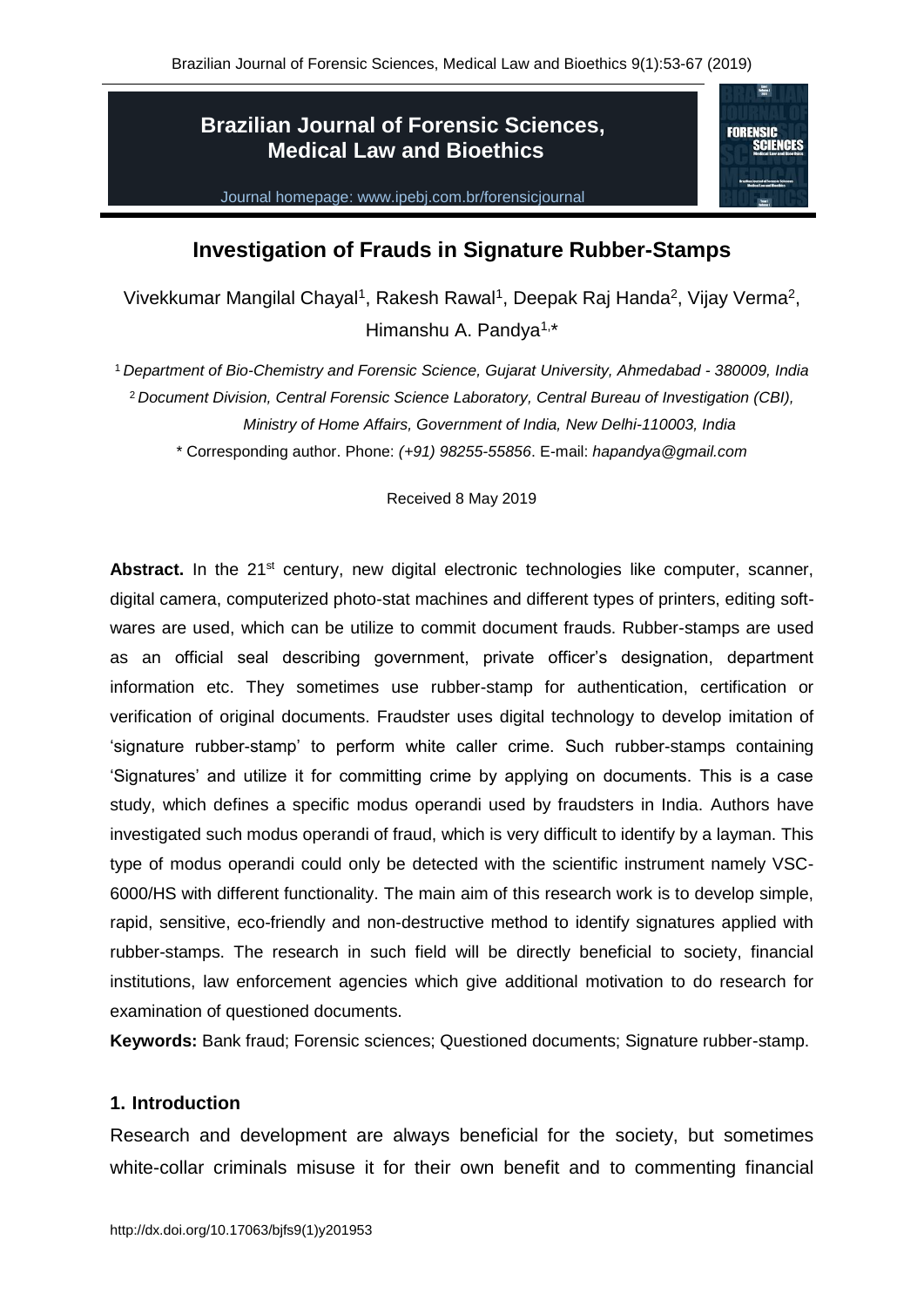frauds<sup>1</sup>. White-collar crime is an act of the unlawful, intentional committing of deceit, subterfuge, manipulation, breach of trust, organised and pre-planned and it gets placed without physical violence<sup>2,3</sup>. Literatures and survey reveal that, in the modern era document frauds are growing rapidly, because of increase in scientific knowledge, literacy, unemployment, get-rich-quick syndrome, short cut for success, negative aspects of computer & internet, improvement & progress of new digital technology etc.<sup>4,5</sup>. A fraud occurs, where one makes a material misrepresentation of facts in order to achieve a financial gain<sup>6</sup>. Documents and signatures play a vital role in legal aspects like property related matters and also in personal identifications<sup>7-9</sup>. Fraudsters targets the financial institutions rely on signatures for account openings, cash withdrawals and other transactions<sup>10-12</sup>. Generally, fraudsters use tracing techniques, cut and paste method, highly sophisticated technologies like image editing software, hardware, digital camera, printing and scanning to imitate genuine documents, addition, deletion, substitution and to produce a tempered fraudulent  $document<sup>13-22</sup>$ . Fraudster utilize such tempered documents as a genuine document with malicious intention to perform crimes, which could not be identified by a layman. This has led to a substantial increase in bank frauds $2^{3,24}$ . It has also attracted many smart fraudsters and created a flourishing trade of manipulated documents on internet<sup>25</sup>. Such manipulated documents can be used to gain a financial benefit. Meanwhile fake passports and visa of various countries with fake immigration stamps can be easily available on 'Dark Web'. These fake documents can be used to get illegal entries to different countries $26$ . Generally, fraudster uses following steps to prepare the stamp using digital techniques like obtaining the original documents, high resolution scanning, digital image manipulation and final printing using with the help of different technologies of printers<sup>27,28</sup>. One such application of technology is in committing frauds by using rubber-stamp of signatures on cheques and other essential documents. It is beyond one's imagination that, such frauds can be done in this way without tempering of signatures. Rubbers-stamp can be recognized as a stamping. It is a one type of craft, which is made of different types of inks containing dyes or pigment with other chemical, which can be applied to a specific image or pattern that has been moulded, curved vulcanized or laser engraved, on a piece of rubber sheet. The ink is coated on the sheet of rubber and then pressed on to a type of medium, such that coloured image will transfer on paper or other writing surfaces<sup>29</sup>. Recently, we have studied thermal ink used in bank frauds. During the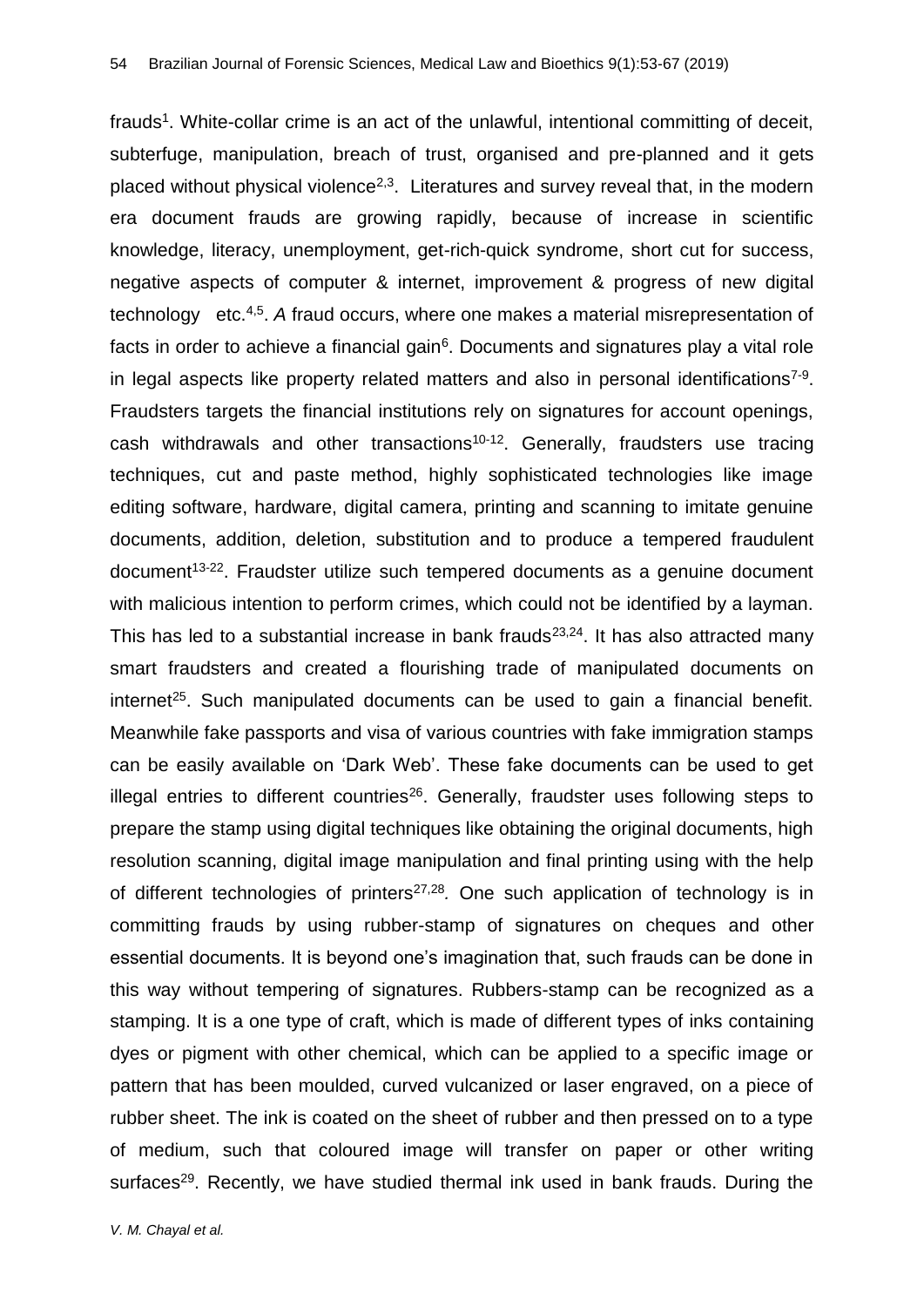investigations, we noticed that thermal ink frauds could be detected under specific ultra-violet light range between 312-365 nm and spot light, which are available in VSC-6000/HS<sup>30</sup>. In the present case study, we propose to investigate the rubberstamp prepared using digital technologies with unique modus oprandi, during the interrogation with fraudster in India. Authors has investigated as a case study of such kind of rubber-stamp prepared using digital technologies, which can be easily available and manufactured by local vendor in India. To the best of our knowledge this type of case study has not been reported earlier.

## **2. Materials and Methods**

## **2.1 Pen**

Black colour ball point pen with 0.3 mm tip manufactured by M&G®, model No. K-04 was used for signatures, which were scanned to prepare the signature rubberstamps, one 0.5 mm blank pen used to create the pressure marks deliberately, one 0.5 mm black colour gel ink pen manufactured by cello®, were used for the purpose of writing on the samples of cheques like date, payee name, amount in figures, amount in words except the signatures in all the cheques and cash withdrawal slips etc.

## **2.2 Paper**

In proposed case study, we utilized (30) Thirty bank cash withdrawal slips & (30) Thirty obsolete bank cheques, which are consider as a sample. Here, we also used tracing or butter paper for scanning process of signatures.

# **2.3 Instruments and equipment**

The instruments and equipment used in the investigation are listed in Table 1.

| <b>Fable 1.</b> List of scienting instruments and digital peripherals used in proposed case study. |                                                  |                                         |  |  |
|----------------------------------------------------------------------------------------------------|--------------------------------------------------|-----------------------------------------|--|--|
| Instruments & equipment                                                                            | <b>Descriptions</b>                              | <b>Manufacturer/Suppliers</b>           |  |  |
| Hand magnifier with Ultraviolet                                                                    | Corning, 9 V-50 Hz with 10X   Pia international® |                                         |  |  |
| lamp                                                                                               | magnification                                    |                                         |  |  |
| <b>VSC-6000 HS®</b>                                                                                | Connected to a monitor with                      | Freeman <sup>®</sup> ,<br>Foster<br>and |  |  |
|                                                                                                    | different functions are used for $\vert$         | London, U.K.                            |  |  |
|                                                                                                    | the study                                        |                                         |  |  |

**Table 1.** List of scientific instruments and digital peripherals used in proposed case study.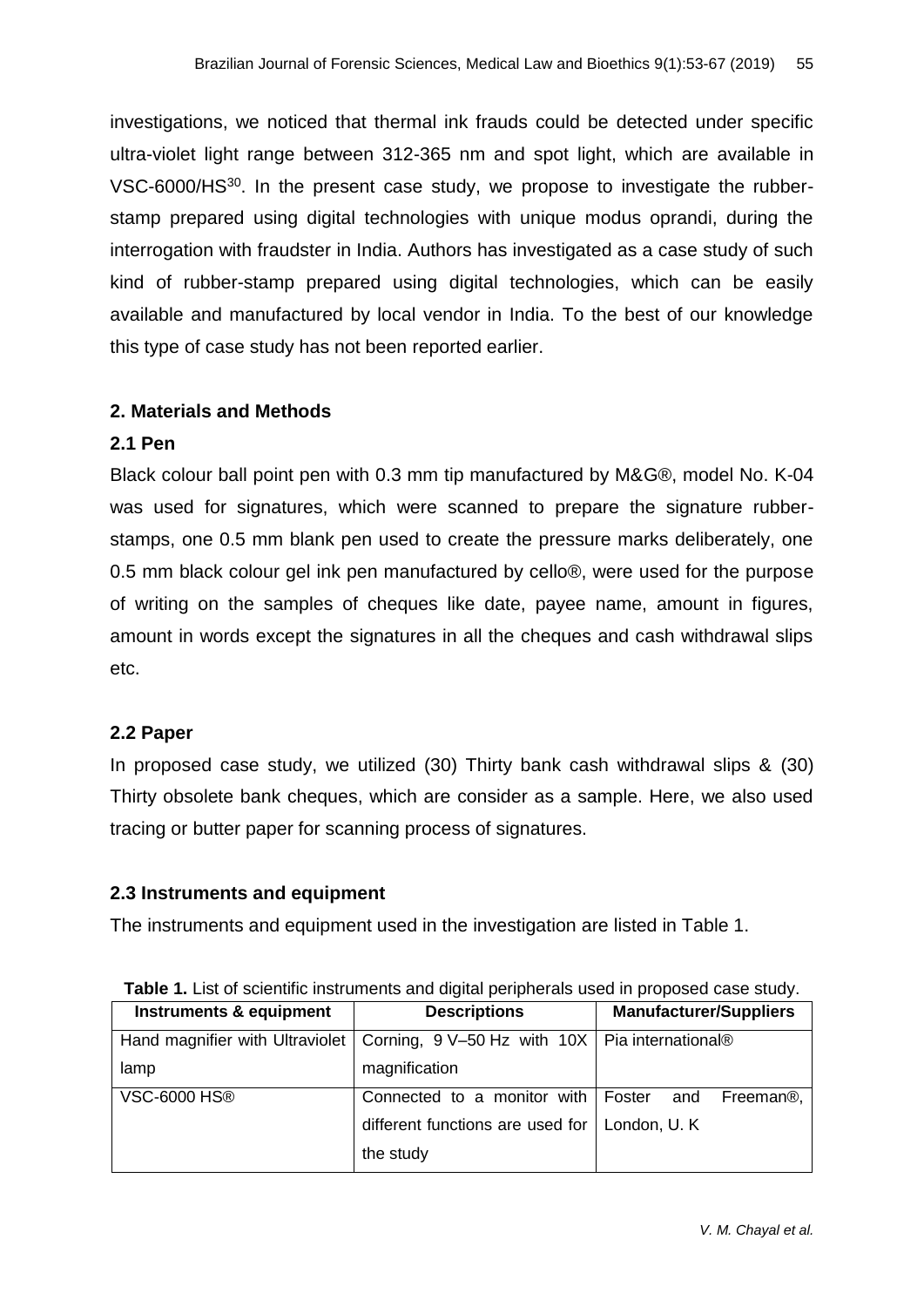| Scanner: Scanjet G4010  | 4800×9600, DPI resolutions  | <b>HP®</b> |
|-------------------------|-----------------------------|------------|
| Printer: LaserJet M1136 | For printing the signatures | <b>HP®</b> |

#### **2.4 Sample preparations and method**

In our case study, authors have utilized (30) bank cash withdrawal slips and (30) bank cheques, signed them using such rubber-stamp prepared by digital techniques along with different model of own signatures for the evaluation of new modusoperandi. For control samples, gel pens were used to apply signatures on the bank cash withdrawal slips and cheques.

#### **2.5 Casework description**

We utilised entire samples, only for research purposes. During the case work, precaution was taken during applying different signature rubber-stamps on different places of the cheque; say one signature rubber-stamp was applied on the front side and one different signature rubber-stamp was applied on the back of the cheque because even different genuine signatures are never identical and always contains natural variations<sup>31</sup>. It is obvious that applying of the signature rubber-stamps on bank cash withdrawal slips and bank cheques does not leave any indented marks. Such marks were deliberately created with a blank 0.5 mm writing instrument. In our case study, to create the indented marks, a blank ballpoint refill having round tip without ink was carefully applied on the signature strokes. The blank refill did not disturb the colour of the rubber-stamped signatures and it creates only indentation marks visible on the back and front side of the cheques, which shows illusion of genuine writing.

#### **2.6 Discussion**

Sample signatures were scanned under high resolution of 4800×9600 DPI (Dots per Inch). DPI is used to measure the resolution of an image both on screen and in print. As the name suggests, the DPI measures, how many dots fit into a linear inch. Therefore, higher the DPI more the details can be shown in an image<sup>32</sup>. If the signatures are scanned in low resolutions like (300) DPI, the impressions of the rubber-stamp signatures are fragmented and can be easily identified in form of broken dots by naked eyes. In high-resolution scanning, the impression of the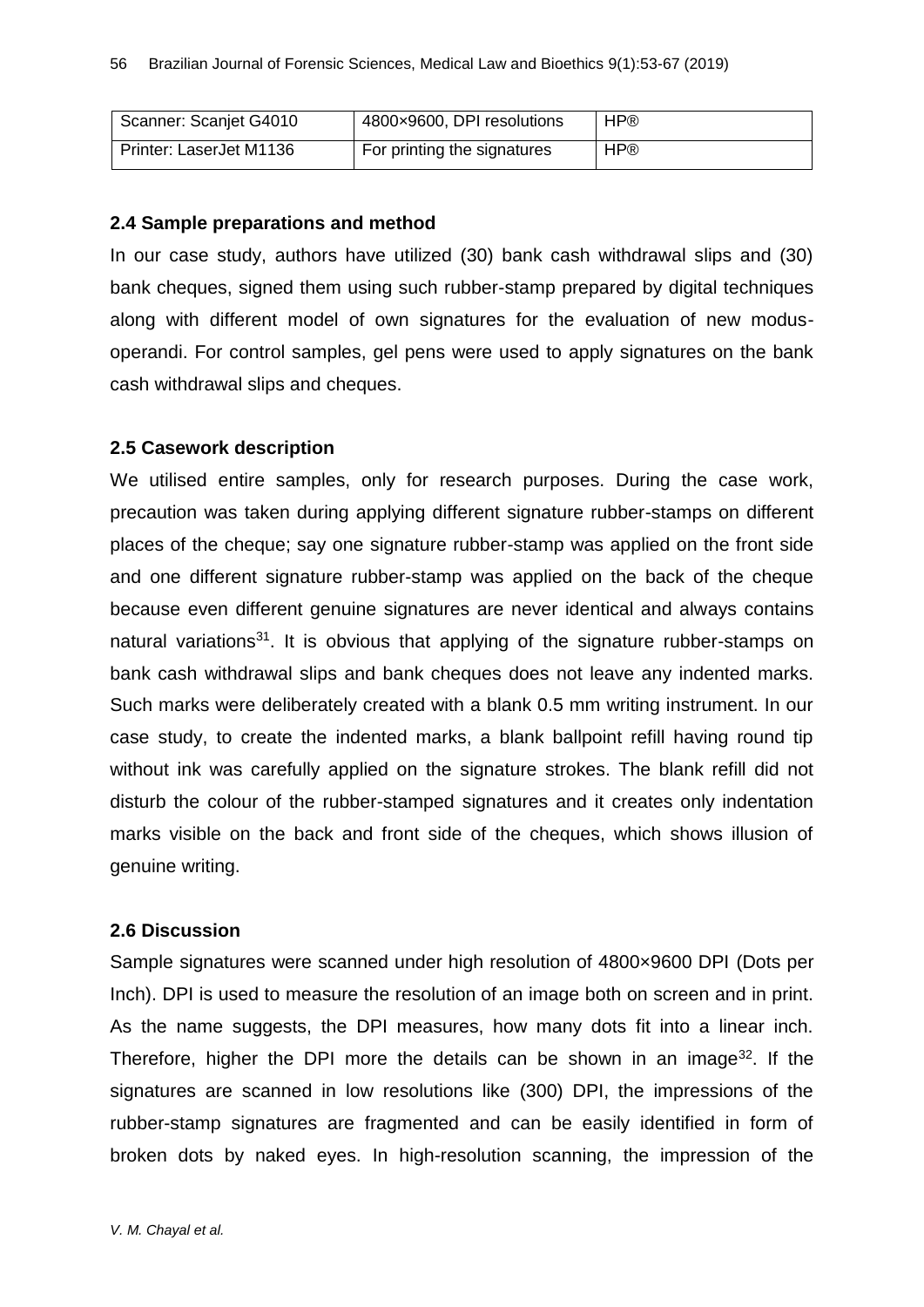sample signature stamp will not fragment, because the dots are very congested to each other. Advancement of technology, easy availability of computer editing software, image enhancement techniques and scanning methods has revolutionized manufacturing of signature rubber-stamps<sup>33</sup>. Rubber-stamps of signatures are prepared by scanning the genuine signatures using digital scanners, preparing negative of the same on special non-porous butter paper, which allows the ink to pass through the signature lines only and then preparing rubber-stamp of the scanned signatures by pasting the negative on a piece of rubber sheet and this is how a "signature rubber-stamp" is prepared using digital techniques. Ink is used to put impressions of such signatures rubber-stamps on the paper<sup>34</sup>. As such, signature rubber-stamp is a middle stage between digitally printed signatures and signatures done manually. Liquid detergent is mixed with dye or pigments to prepare ink of the signature rubber-stamp, which distinguish if the rubber-stamped signatures were done manually using a gel pen or a high-tech liquid ink pen. It is obvious that, the size of scanned signature pixels are increases a little bit during the scanning and manufacturing process<sup>35</sup>. To overcome the sizing problem the signature sample was written with a pen of 0.3 mm ball point gel ink and scanned with digital scanner. Some wear and tear marks are inadvertently created on the rubber-stamp during manufacturing process. Adhesive was applied on such marks on the negative to hide them, before preparing signature rubber-stamp. Authors have prepared self- ink rubber-stamp with black colour ink, which is generally used in documents. The ink was prepared by mixing liquid black colour and ordinary thick liquid detergent. After finishing manufacturing of signature stamp authors has tested impression of such signature stamp strokes and observed the thickness of strokes, which remains between 0.5 mm to 0.7 mm. This signature looks similar to hand written signature strokes. The careful removal of the manufacturing marks from rubber-stamp does not leave any visible rubber-stamp marks on cash withdrawal slips and bank cheques except signature.

#### **2.7 Examination of the samples**:

For the investigation of such type specific and unique modus oprandi of frauds, we used non-destructive analytical method. We have utilized hand magnifying glasses and VSC-6000/HS for the examination of questioned documents. The tremors and line quality created on paper deliberately by using blank ball point pen were not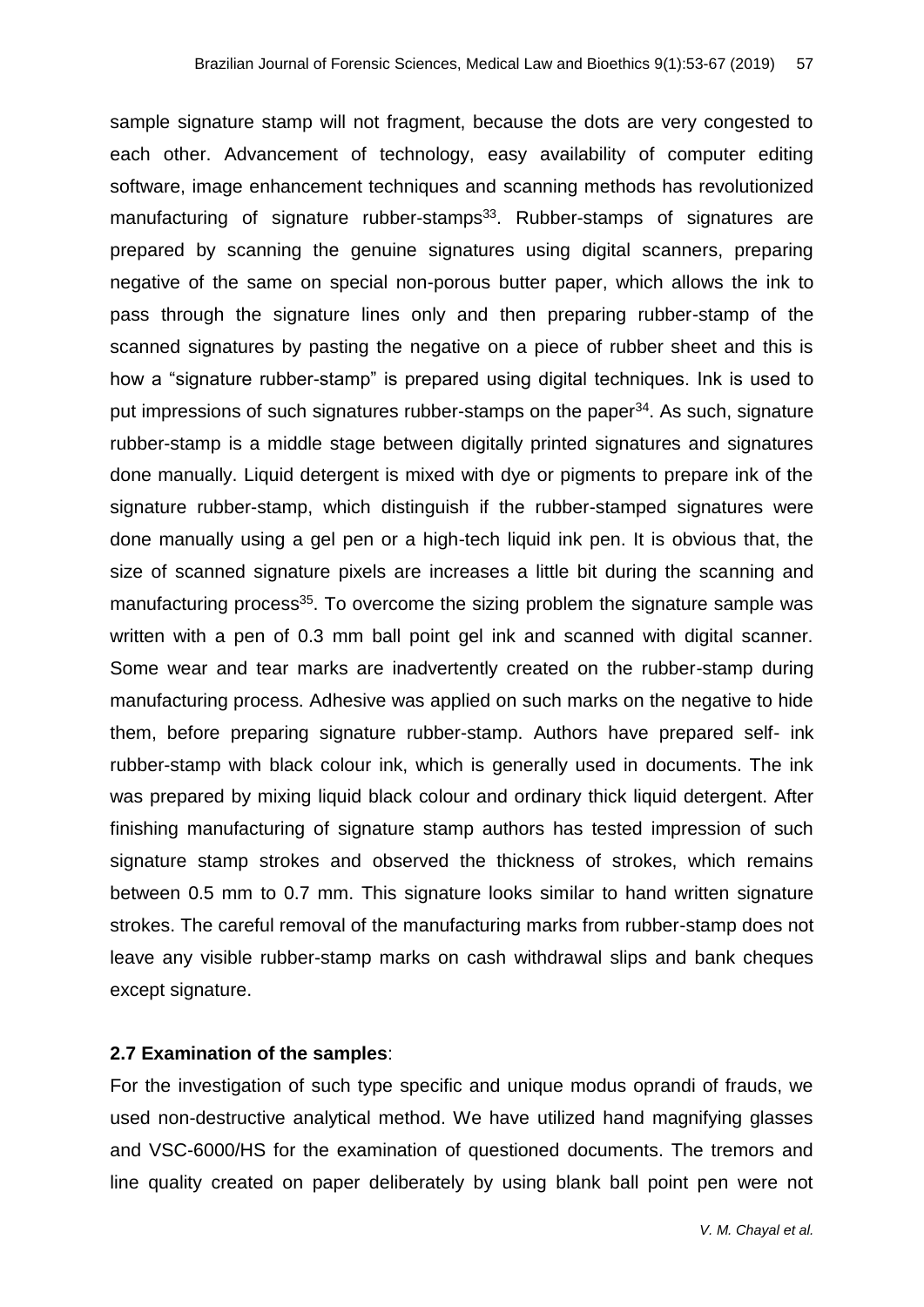observed under 10x hand magnifier. So, author has examined such samples under highly sophisticated scientific instrument like VSC. During the manufacturing process, some were and tear marks are also producing, which are also not visible with naked eyes as well as hand magnifying glass in this case study. In such condictiones, we have utilized VSC-6000/HS for further investigations.

#### **3. Results**

Authors has utilized bank cash withdrawal slips and bank cheques, signed them using such rubber-stamp prepared by digital techniques. Other-side for control samples, gel pens were used to written payee name, amounts in figures and words and date on the bank cash withdrawal slips and cheques. It was observed for 3 months, both the inks (signature rubber-stamp ink and gel pen ink) are very durable at room temperature as well as  $25^{\circ}$  C to 35  $^{\circ}$  C. Both types of samples were kept under VSC-6000/HS, and photograph of collected samples were compared periodically with each other. Specimens from both samples were kept under the exposure of direct sunlight (35  $\degree$ C to 45  $\degree$ C) and observed after Three 3 months. It was noticed that, the tint & lustre of gel ink of the control samples faded a little bit and signature stamping ink not faded, but still easily readable. Specimens from both samples were kept under the room temperature as well as exposure of direct sunlight. We noted that after 10 months the gel ink tint & lustre of the control samples faded little bit but the tint & lustre of the signature rubber-stamps ink is not faded.

| <b>Total</b><br>(60)<br>samples | <b>Samples of</b><br>cheques<br>with<br>rubber-<br>stamp inks<br>$(30)$ [A] | <b>Control</b><br>samples of<br>withdrawal<br>slips with<br>black gel<br>pen ink<br>$(30)$ [B] | <b>Period</b><br>in.<br>months | <b>Temperatures</b><br>in °C            | <b>Results of</b><br>samples [A]          | <b>Results of</b><br>samples [B]                  |
|---------------------------------|-----------------------------------------------------------------------------|------------------------------------------------------------------------------------------------|--------------------------------|-----------------------------------------|-------------------------------------------|---------------------------------------------------|
| 20                              | 10                                                                          | 10                                                                                             | 3                              | $25^{\circ}$ C<br>(room<br>temperature) | Ink is durable<br>at room<br>temperatures | Ink is very<br>durable at<br>room<br>temperatures |
| 20                              | 10                                                                          | 10                                                                                             | 3                              | 35°C to 45°C<br>(sunlight)              | Ink strokes of<br>rubber-                 | Tint & lustre<br>of ink strokes                   |

| Table 2. Durability of inks of rubber-stamp and control sample (black gel ink). |  |  |  |  |  |  |
|---------------------------------------------------------------------------------|--|--|--|--|--|--|
|---------------------------------------------------------------------------------|--|--|--|--|--|--|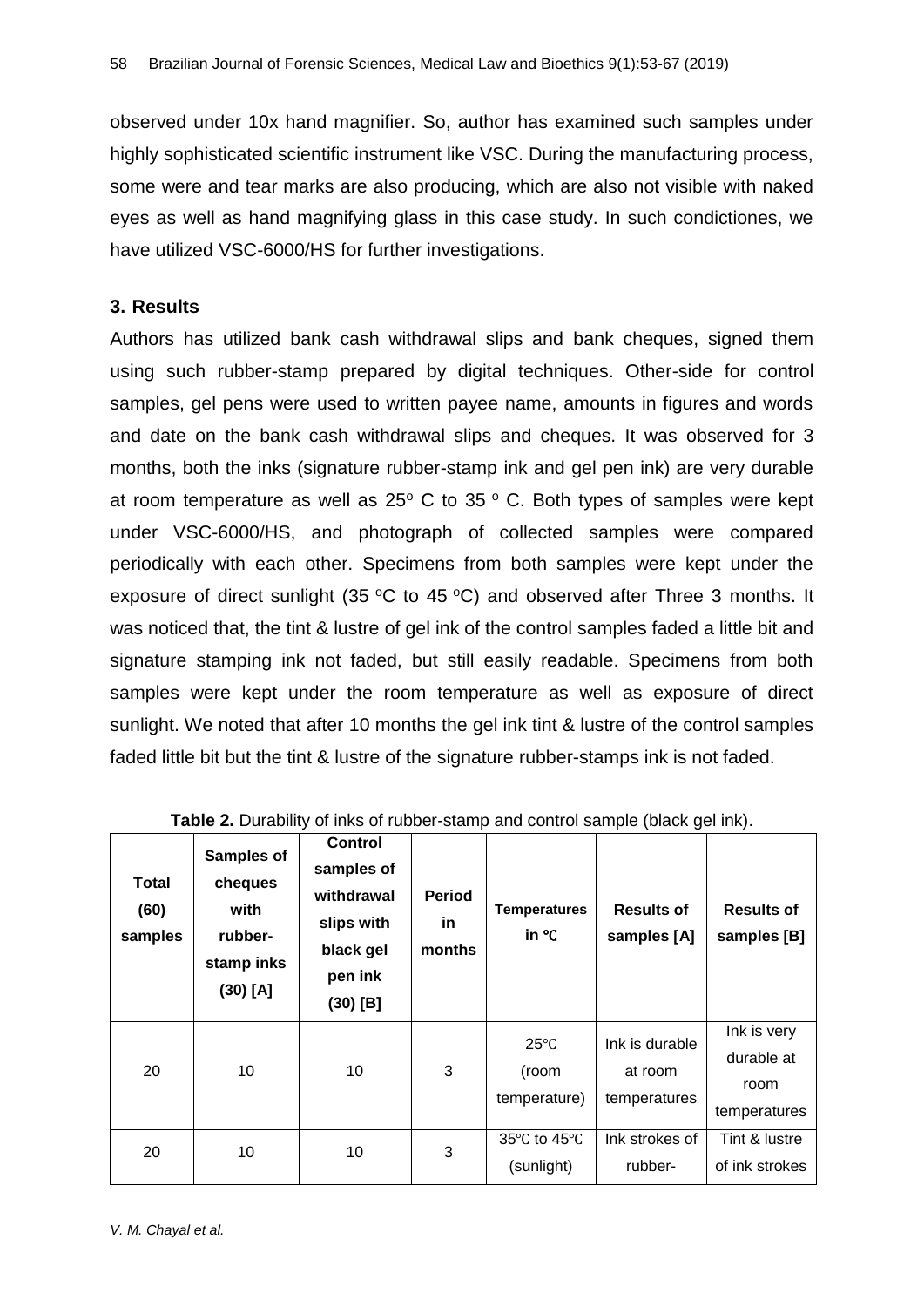|    |    |    |    |                                                                                              | stamps are                                           | are little bit                                             |
|----|----|----|----|----------------------------------------------------------------------------------------------|------------------------------------------------------|------------------------------------------------------------|
|    |    |    |    |                                                                                              | not faded                                            | faded                                                      |
| 20 | 10 | 10 | 10 | 25 $\mathrm{^{\circ}C}$ to 45 $\mathrm{^{\circ}C}$<br>(room<br>temperature<br>÷<br>sunlight) | Ink strokes of<br>rubber-<br>stamps are<br>not faded | Tint & lustre<br>of ink strokes<br>are little bit<br>faded |

In this case study, samples were prepared by writing the date, payee name, amount in figures and in words by using 0.5 mm tip black gel ink pen manufactured by cello®. Figure 1 shows the photograph of such a sample observed under VSC. Figure 2 shows higher magnification effect of signature stamp of Figure 1 with left side angular light under VSC-6000/HS. After stamping the signatures on cheque with signature stamp, signatures were overwritten by blank ballpoint pen with 0.5 mm tip, which created writing pressure marks, writing strokes of signatures. Signatures were overwritten to create the pressure marks of handwriting deliberately, so it will not identify to be felt during physical examination. VSC examination shows right side and left side oblique light effects and as indicated by black arrow.



**Figure 1.** Photograph of the signature rubber-stamp indicated by Q 1(B) in red circle.

Figure 3 is also a sample of signatures put with a signature rubber-stamp on a sample. Figure 4 is the sample of signatures put with a signature rubber-stamp, which was examined under the VSC with higher magnification. It was also viewed under left side angular oblique light. Prepared sample shows breakage and tremors at curvature of English alphabet 'e' and 'm', which is seen as white line in signatures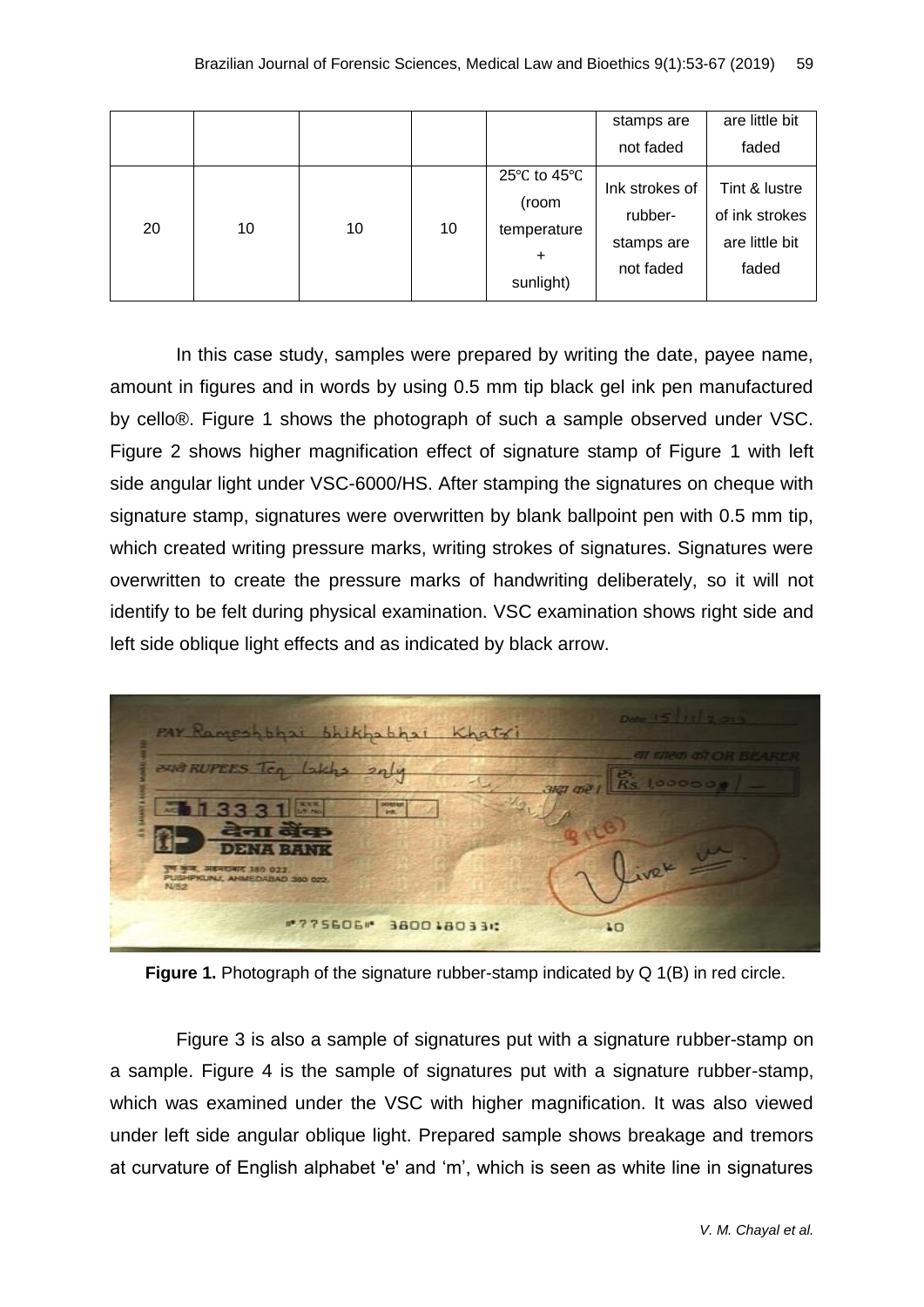indicating that the pressure marks are not genuine because the natural flow of the pen remains continuous and unbroken during putting signatures.



**Figure 2.** Higher magnification of signature rubber-stamp of Figure 1, with left side angular light under VSC 6000.



**Figure 3.** Photograph of sample of signature rubber-stamp, with deliberately created pressure marks.

Figure 5 shows another sample of signatures put with a signature rubberstamp, which was examined under VSC with higher magnification and observed writing/pressure marks, indented writing at the curvature of the middle body part of the signatures as well as the terminal part of the letter "m" with white colour. Figure 6 shows another sample of signatures put with a signature rubber-stamp on the bank cash withdrawal slip, which is indicated by red encircle.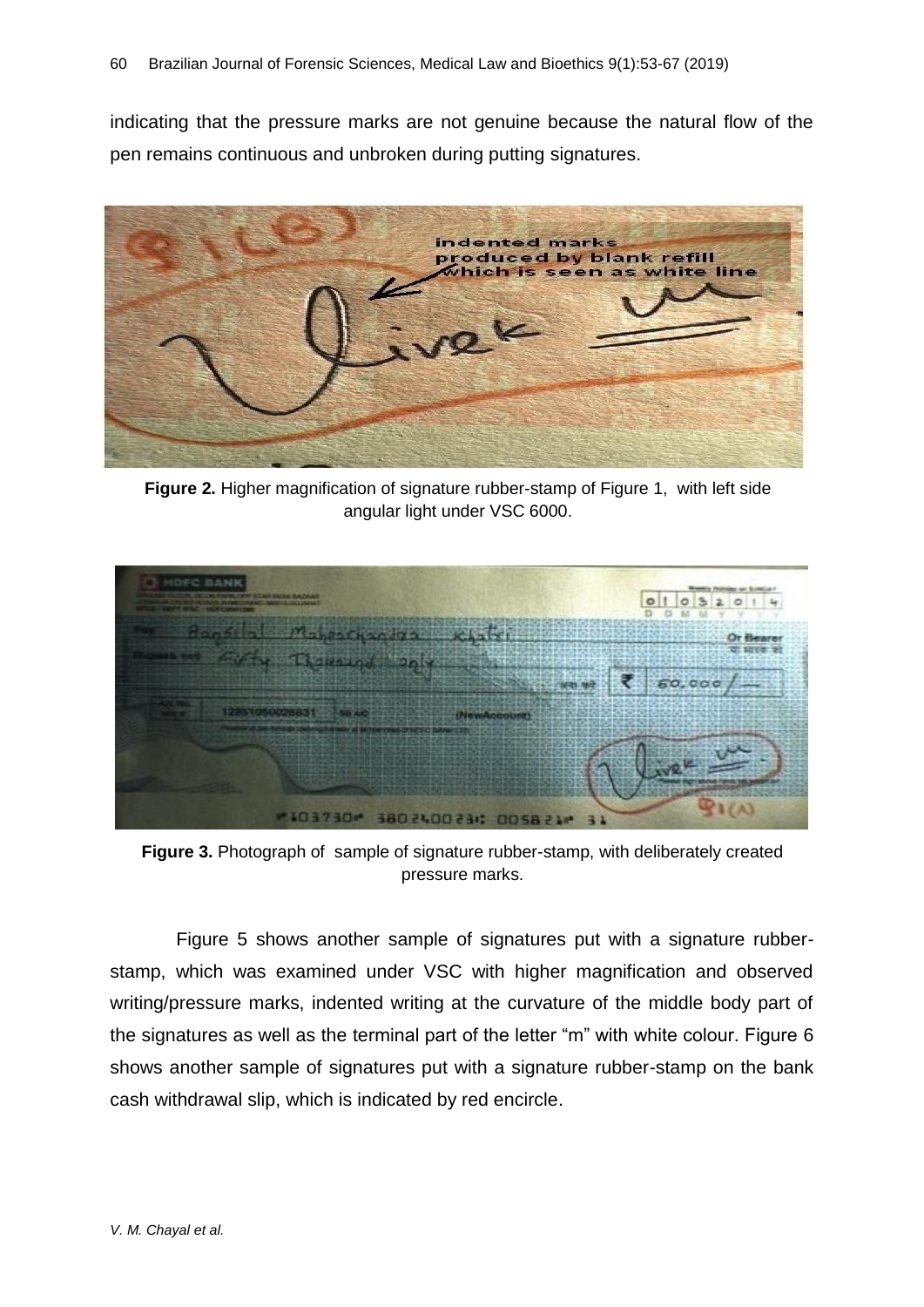

**Figure 4.** Photograph of presure/indented marks observed in the terminal stroke of 'e' and 'm', which is indicated by a blue arrow, even date was written with noramal cello® black gel ink pen in above signature.



**Figure 5.** Photograph of high magnification of the signature stamp with left side oblique light in VSC 6000 HS.

| केना वेंक<br><b>DENA BANK</b>                                                                               | RELIEF ROAD<br><b>AHMEDABAD</b><br>नकद आहरण<br><b>CASH WITHDRAWAL</b>                                                                      |
|-------------------------------------------------------------------------------------------------------------|--------------------------------------------------------------------------------------------------------------------------------------------|
| Relief Road<br>जास्वा<br><b>Branch</b><br>बचत बेक खाता<br>SAVINGS BANK ACCOUNT                              | खाता धारक को यह आहरण पंचीं पास बुक के साथ प्रस्तुत करनी चाहिए<br>Account holder must present this withdrawal slip with Pass Book<br>032014 |
|                                                                                                             | Pay set the sum of Rupees <i>Fifty</i> Thousand only we at                                                                                 |
| जिसी बचात बीक श्वाता से.                                                                                    | 50,000<br>Which please debit to the Saving Bank Account No. 00007070719850                                                                 |
| में. नाम डाल दे जो श्री/सर्वश्री<br>In the name/s of $ViA@K$                                                | न्यास्त परे हैं<br>Khatci                                                                                                                  |
| मुद्राता आदी पावा संकल्पा<br>Ledger Folio No.                                                               |                                                                                                                                            |
| न्याता नारी लिपिक के अगराकार<br>Initials of Ledger Keeper.<br>CS-058 PAC 1,25,000 x 50 Lvs. 4/2010 (60 gsm) | खाताधारी के हस्ताकर<br>Signature of Account Holder                                                                                         |

**Figure 6.** Photograph of signature stamp, which is indicated by Q1(c), encircled by red pencil on cash witdrawal slip.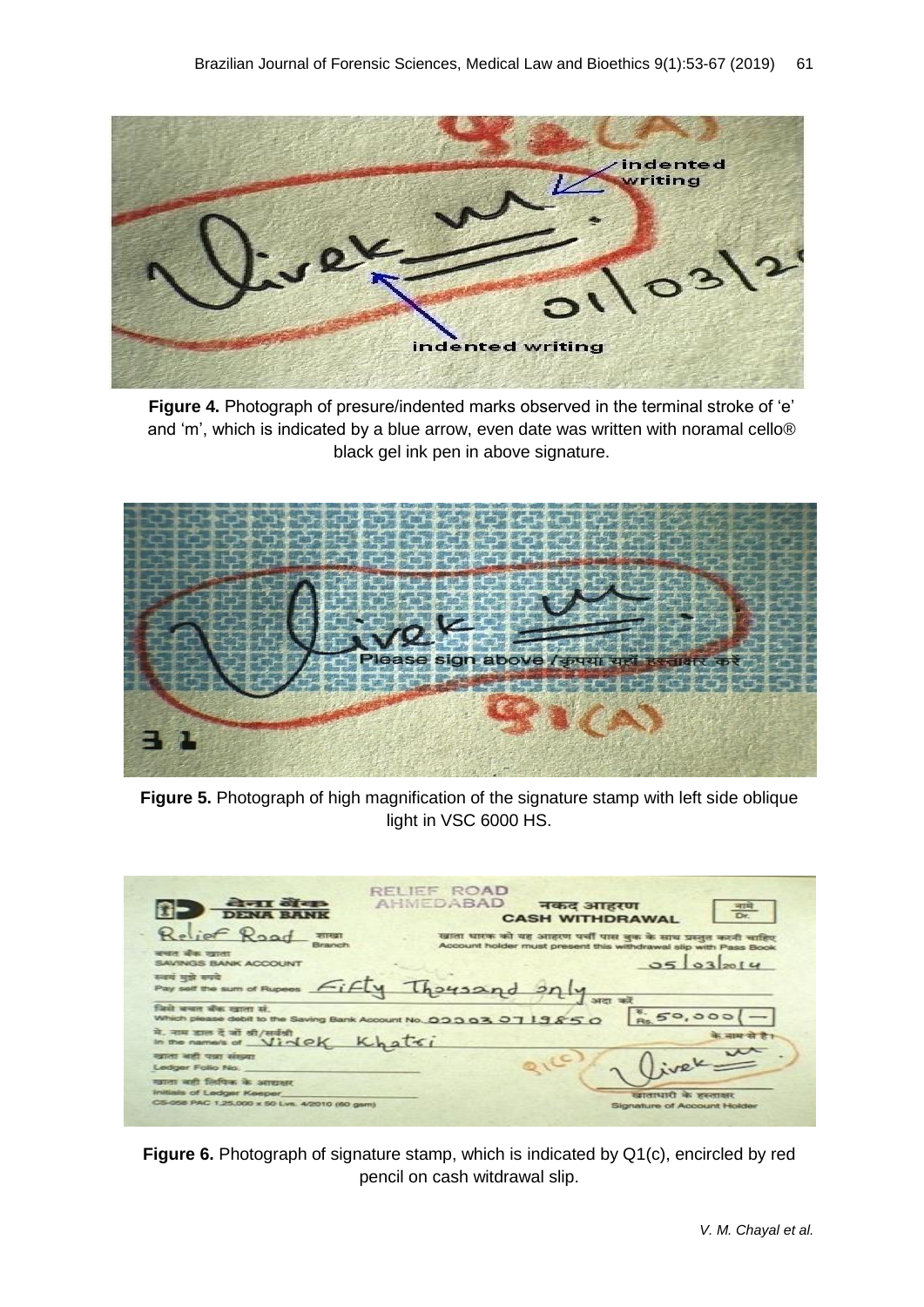Figure 7 shows the higher magnification of Figure 6 and higher magnification of the deliberately created writing/pressure marks, which is observed as a white line indicated by the blue arrow in the English alphabets, curvature of the body part of "V" and shoulder & hump of 'm', which was examined under the VSC. Figure 8, we observed the impressions of the digital rubber-stamping signatures at 61X higher magnification under VSC. The signature rubber-stamp ink was mixed with liquid detergent and dye, which is absorbed in cheque's fibres and gives illusion of normal pen ink.



**Figure 7.** Photograph of indented marks indicated by blue arrows with magnification of signature stamp with right side angular light in VSC.



**Figure 8.** Photograph of signature stamp at 61X magnification under VSC.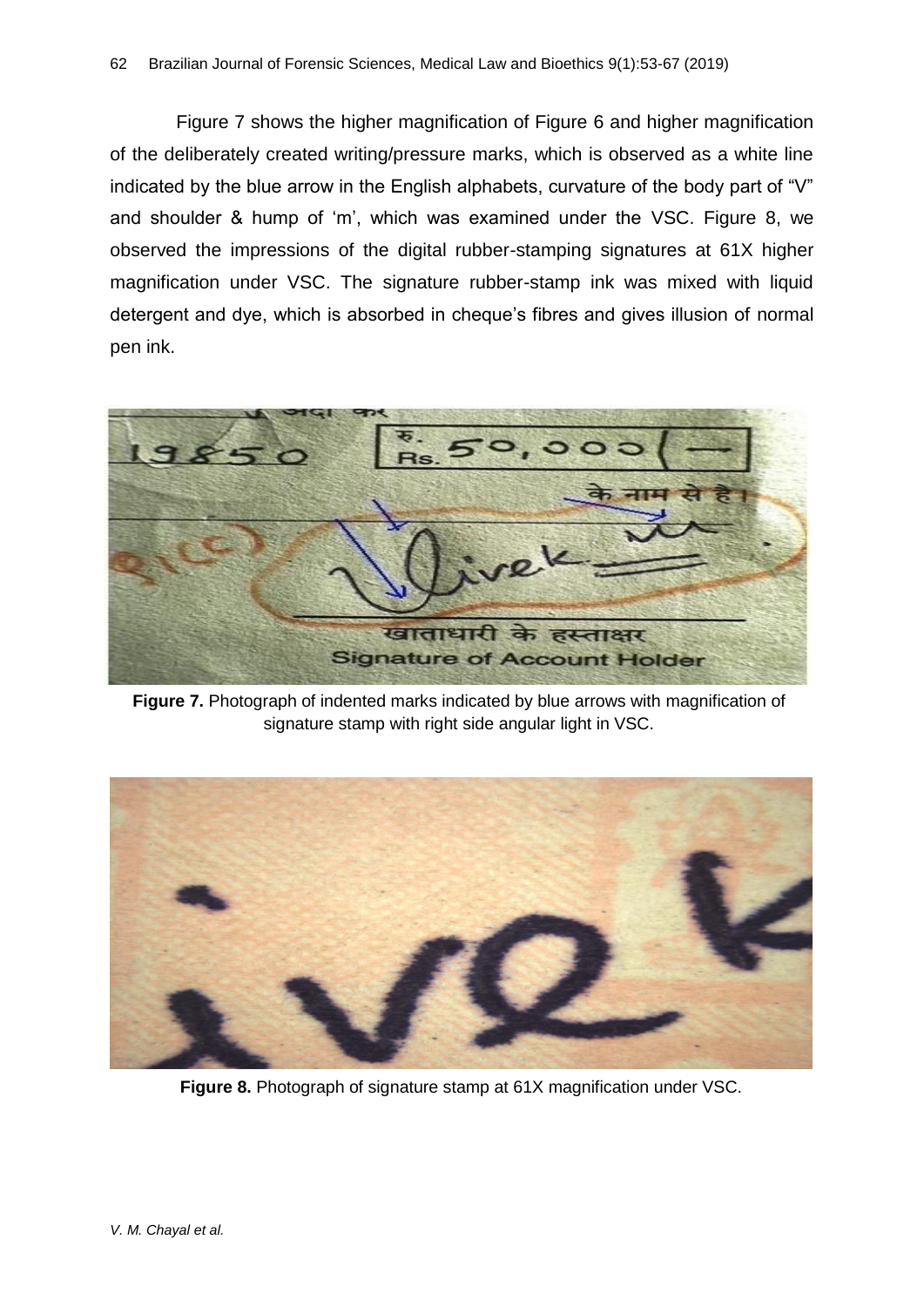In Figure 9, we examined all prepared digital rubber-stamp signature samples at higher magnifications at 164X and found that there are no fragmentations/dots present in strokes of the signatures put with signature rubberstamps and the quality/sharpness is very good because the signatures were scanned in higher DPI (4800×9600) resolutions.



**Figure 9.** Photograph of signature rubber-stamp with 164 X higher magnifications; at these magnifications we observed manufacturing, wear and tear marks, which are indicated by circles.

#### **4. Conclusion**

Rubber-stamps, high DPI digital scanners and high quality of printers are easily available in local market for manufacturing of signature rubber-stamp. These rubberstamps are generally used by company officials, government officers, passport, visa, immigration offices etc. for general purpose. But illegal practice of such rubberstamps in these activities causes document frauds. When, we apply the signatures with a rubber-stamp prepared by scanning original signatures on high DPI (4800×9600) and apply the blank ballpoint pen on the impressions of the rubberstamped signatures to create writing pressure marks deliberately, which is impossible to identify with naked eyes that the signatures on document is fake. The rubberstamped signatures are difficult to detect in normal light, incident light except oblique light, in VSC-6000/HS and higher magnification in VSC. The purpose of this research paper is to alert the forensic scientists, bank employees, insurance, finance companies as well as law & enforcement agencies against such frauds. The higher magnification at 164X in VSC and oblique light with angular positions will help to observe the invisible tremor strokes manufacturing and wear and tear marks around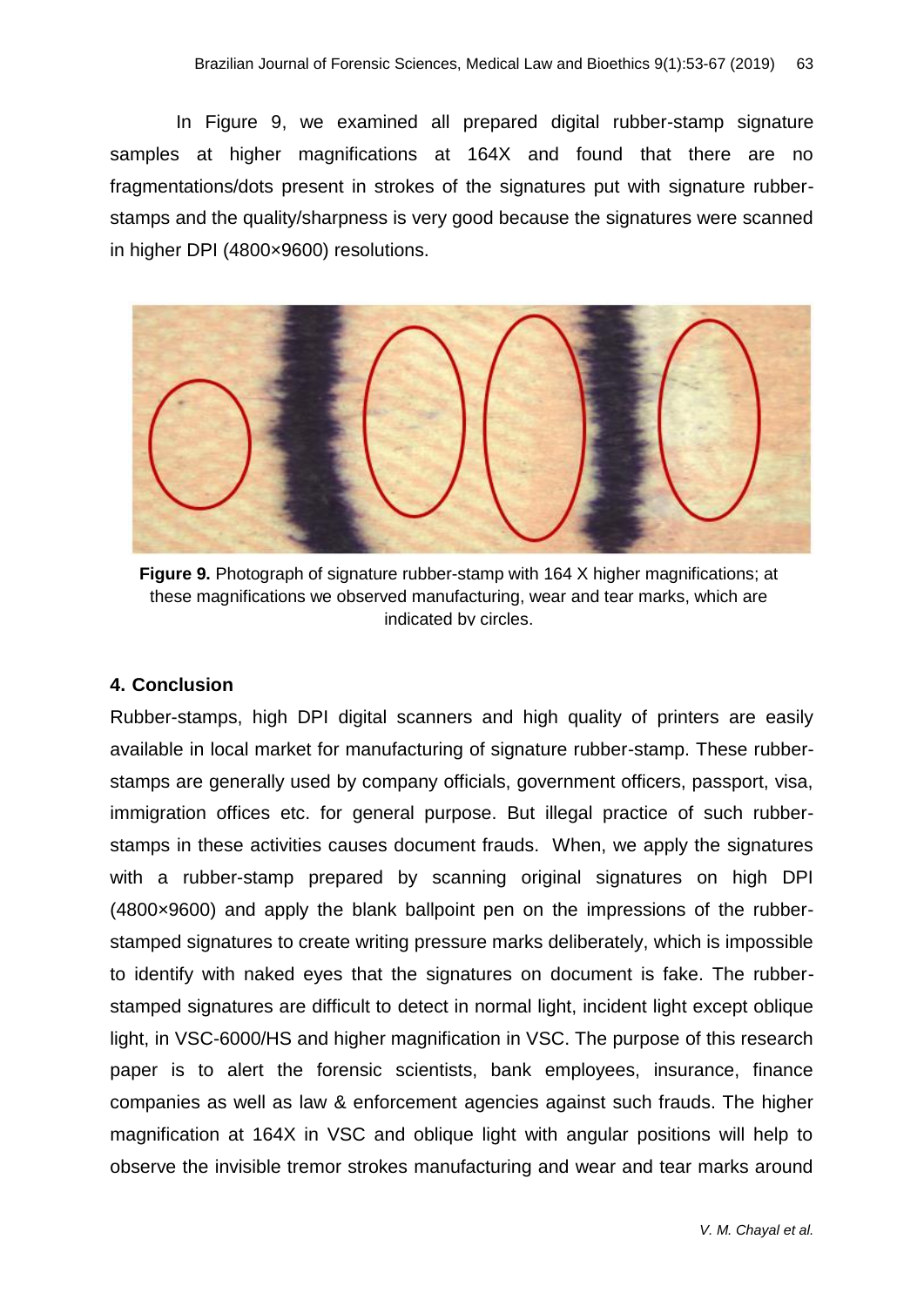signature rubber-stamp strokes. The cheques with rubber-stamped signatures were observed with higher magnifications under normal light, ultra violet light, infrared light, spot light, colored filters, angular lights with left and right sides available in Video Spectral Comparator 6000/HS. Under higher resolution magnifications, the indentation marks outside the rubber-stamp ink (deviation at the time of creation of indented marks due to hand tremor, lack of skill, slow overwriting on rubber-stamped strokes, improper support while creating marks or negligence) are visible on the same side of the rubber-stamped signatures. Different types of indented marks are visible on the same side of the rubber-stamped signatures during examination. But in genuine cases these indentation, pressure and flow of writing doesn't break. However, genuine tremors in writing may exist due to some physical incapability of writer. Such cases cannot escape from an experienced eye.

#### **5. Prevention and suggestions**

- (i) The manufacturing of rubber-stamps of signatures may be controlled by law.
- (ii) Government should control on such rubber-stamps vendors and only registered vendors can be eligible to do such practices. Customer records like mobile numbers; address etc. should be maintained by the vendor.
- (iii) All the customers' details should be sent by vender to nearest police stations/enforcement agencies monthly for the purpose of records.

## **Acknowledgements**

We are very grateful to Dr Kapil Kumar (Associate Prof), (Mrs) Dr Ankita Patel (Assistant Prof), Dr Rushikesh Joshi (Assistant Prof) from Gujarat, University, Dr Anand Lodha (Assistant Prof) from Mody University, Rajasthan, Mr Narendra Kumar Chayal (Assistant Professor) from Raksha Shakti Police University, Dr (Mrs) Rita R. Gupta, Mr Anuj Kumar Bhati, Mr Prashant Sharma (Document Division, Central Forensic Science Laboratory, Central Bureau of Investigation/CBI, Ministry of Home Affairs, Government of India, New Delhi), Mr M.L. Chayal, Ex-Chief Manager, Dena Bank, Ahmedabad and my all department research scholars for their support during the study. Mr. Vivekkumar Mangilal Chayal, sincerely acknowledge the University of Grant Commission (UGC), Government of India, New Delhi, for providing financial assistance in the form of Rajiv Gandhi National Fellowship (No. F.17- 1/2017- 18/RGNF-2017-18-SC-RAJ-37767).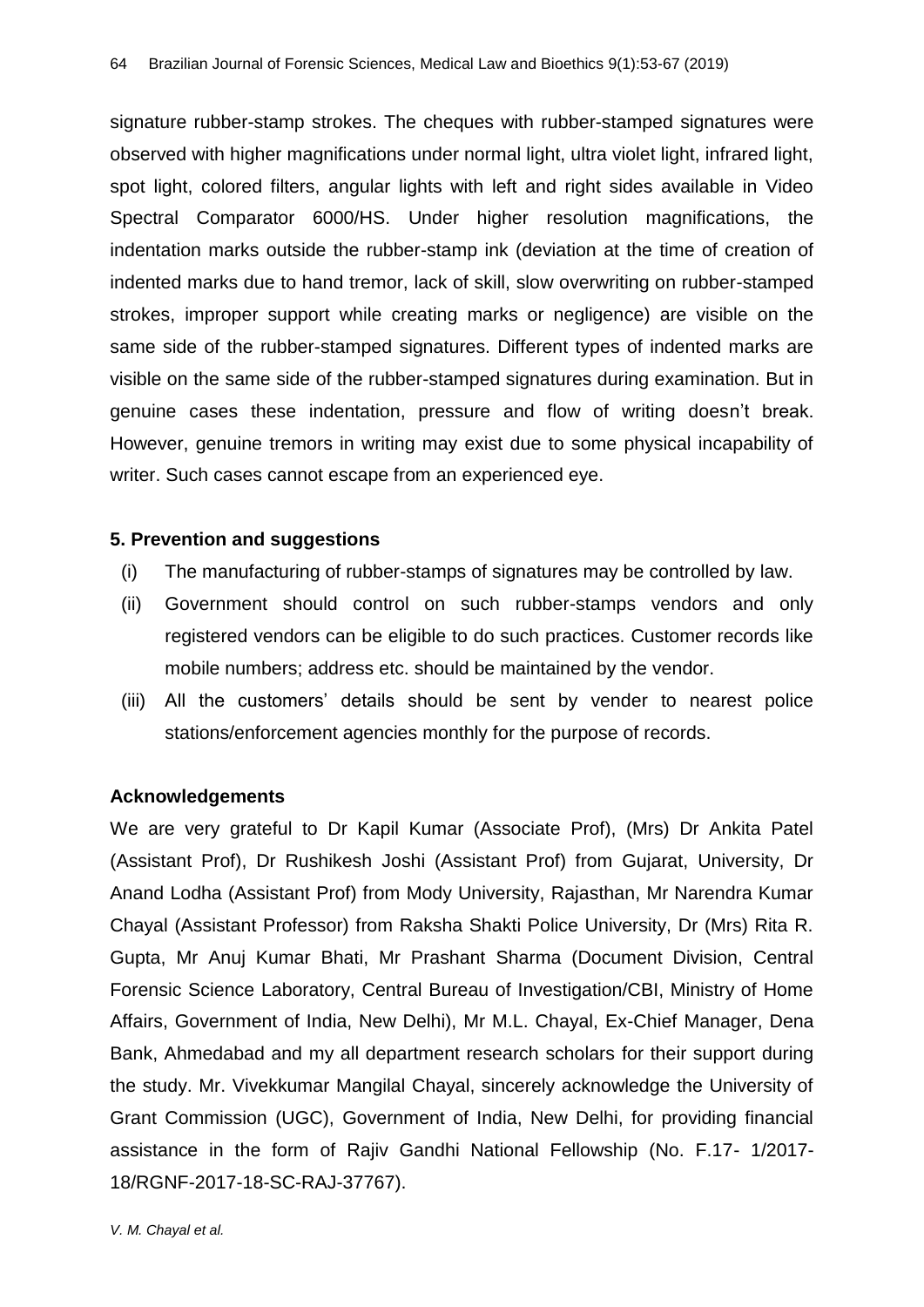## **References**

- 1. Cliff G, Wall-Parker A. *Stastical Analysis of White-collar crime. Oxford Research of Encyclopaedia Criminology and Criminal Justice.* <https://doi.org/10.1093/acrefore/9780190264079.013.267>
- 2. Minnaar J. Tei.org.za. *Investigating white-collar crime-The human element.* https://www.tei.org.za/index.php/resources/articles/business-ethics/1707-investigatingwhite-collar-crime-the-human-element (accessed 22 July 19).
- 3. Harrison WR. Suspect document their scientific examination. 5. ed. Indian Reprint Universal Law Publishing Co: New Delhi India; 2011. p. 407-425.
- 4. Peter Nils G, Russell Gordan S. Crime in Digital Age Controlling Telecommunications and Cyberspace Illegalities. 3. ed. Transaction publishers: United States of America; 2009. p. 25-50.
- 5. Alex M. Essential Computers Multimedia Digital Photography. 1. ed. Dorling Kindersley Limited: Great Britain; 2000. p. 65-90.
- 6. Mehta R, Rohinton. Credit cards a legal guide. 2. ed. Universal Law Publishing Co PVT. LTD: New Delhi India; 2010 p. 144-145.
- 7. Lal B, Chandra R. Cross examination of handwriting expert with modern techniques. 1. ed. Selective & Scientific books: Delhi India; 2010. p. 219-220.
- 8. Bhavana D., Kalyan JL. Signature Scrutiny System in Banking Application. International Journal of Science and Research (IJSR) 2013; 02(02): 114.
- 9. Kumar S. Signature-its importance and protection from frauds Online, India Study Channel, 03 March 2012, 8-9.
- 10. Kariuki N., Banks soft targets as accounts wizards exploit weak checks Online, Daily Nation, 29 March 2015, 3-4.
- 11. Sharma BR. Treatise on handwriting forensic. 1. ed. Universal Law Publishing Co PVT. LTD: New Delhi India; 2012. p. 291-298.
- 12. Kamal. Negotiable Instrument Act 1881 Negotiable Instrument Act of International Law and Penalties in Case Dishonour of Certain Cheques for Insufficiency of Funds in the Accounts. 1. ed. Kamal Publishers: New Delhi India; 2015. p. 20.
- 13. Sharma BR. Forensic science in criminal investigation and trials. 4. rev. ed. Universal Law Publishing Co. Pvt Ltd: New Delhi India; 2012. p. 594-603.
- 14. Sharma BR. Bank Frauds Prevention & Detection. 4. rev. ed. Universal Law Publishing an imprint of LexisNexis: Haryana India; 2016. p. 205-206, 246-255.
- 15. Shaohua DP, Jaw LJ, Wang JH, Tung CT. Trace Copy Forgery Detection for Handwritten Signature Verification. In: Larry D. Sanson The institute of electrical and electronics engineers. 37<sup>th</sup> Proceeding of the international carnahan conference of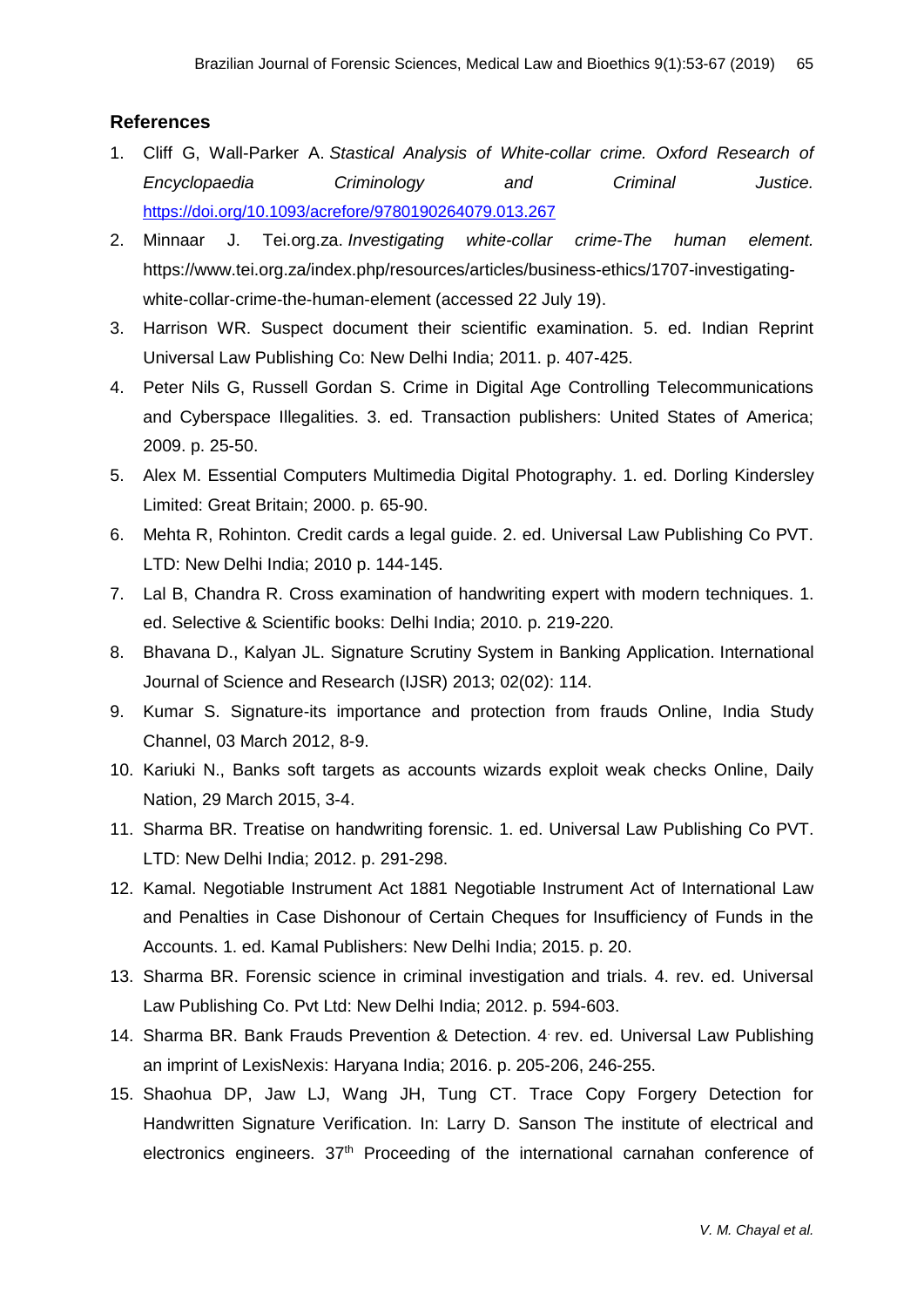security technology; 14<sup>th</sup>-16<sup>th</sup> Oct 2003; Taipei, Taiwan. USA: IEEE Xplore Digital Library; 2004. ROC. https://ieeexplore.ieee.org/document/1297602

- 16. Tarannum A. Trace Forgery-A Case Study. Acd. Jr. AJFSc [Internet]. 2018 [cited 2018 Apr 01]; 01(01):1-4. Available from: [https://www.xournals.com/journal/traced-forgery-a](https://www.xournals.com/journal/traced-forgery-a-case-study)[case-study.](https://www.xournals.com/journal/traced-forgery-a-case-study) Article number: GHI662854.
- 17. Misra VC, Gupta S., Shukla. SK. Intense Examination of Unusual Case of Companion Tracing. IJMRD [Internet]. 2015 [cited 2015 May]; 02(05): 87-89. Available from: www.allsubjectjournal.com/download/756/119.1pdf. e-ISSN: 2349-4182, p-ISSN: 2349- 5979.
- 18. Hilton O. Scientific examination of questioned documents. Revised ed. CRC press: New York; 1993. p. 172-207.
- 19. Roy A. Huber, A.M Headrick. Handwriting identification facts fundamentals. 1. ed. CRC Press: New York; 1999. p. 271-286. <https://doi.org/10.1201/9781420048773>
- 20. Jan S. Kelly, Brain S. Lindblom. Scientific examination of questioned documents. 3. ed. CRC Press Taylor & Francis group: United States of America; 2006. p. 359-363.
- 21. Sharma BR. Bank frauds prevention & detection. 3. ed. Universal Law Publishing Co PVT. LTD: New Delhi India; 2012. p. 246-258.
- 22. Chin C., Cheque forgers now using 'cut and paste' method to cheat, The Star Online, 13 April 2014, 7-8
- 23. Joshi MC, Kumar A, Thakur S. Examination of a Digitally Manipulated Machine Generated Document. A Case Study Elucidating the Issue of Such Unwanted Progenies of Modern Technology. Problem of Forensic Science [Internet]. 2011 [cited 2011 Apr 06]; 5010101051(04): 162-173. Available in: [http://www.forensicscience.pl/pfs/86\\_Joshi.pdf](http://www.forensicscience.pl/pfs/86_Joshi.pdf)  ISBN 1230-7483.
- 24. Joshi MC, Jasuja OP. Transposition Forgery through Image Processing a Fresh Approach towards its Examination and Detection. Problem of Forensic Science [Internet]. 2009 [cited 2009 Jul 21]; 79(8): 338-337. Available from: https://www.researchgate.net/publication/293395216 Transposition forgery through im age\_processing A\_fresh\_approach\_towards\_its\_examination\_and\_detection. ISBN 1230-7483.
- 25. Mozayani A, Noziglia C, The forensic laboratory handbook procedures and practice. 1. ed. Humana press: New Jersey; 2006. p. 29-40. <https://doi.org/10.1385/159259946X>
- 26. John., Counterfeit Passports Selling Cheaper on the Darknet, but Buyer Beware, DARKNETMARKETS, 08 June 2017, 6
- 27. Grabosky P, Nils S, Smith RG. Crime in Digital Age Controlling Telecommunications and Cyberspace Illegalities. 3. ed. Transaction publishers: United States of America; 2009. p. 90-97.